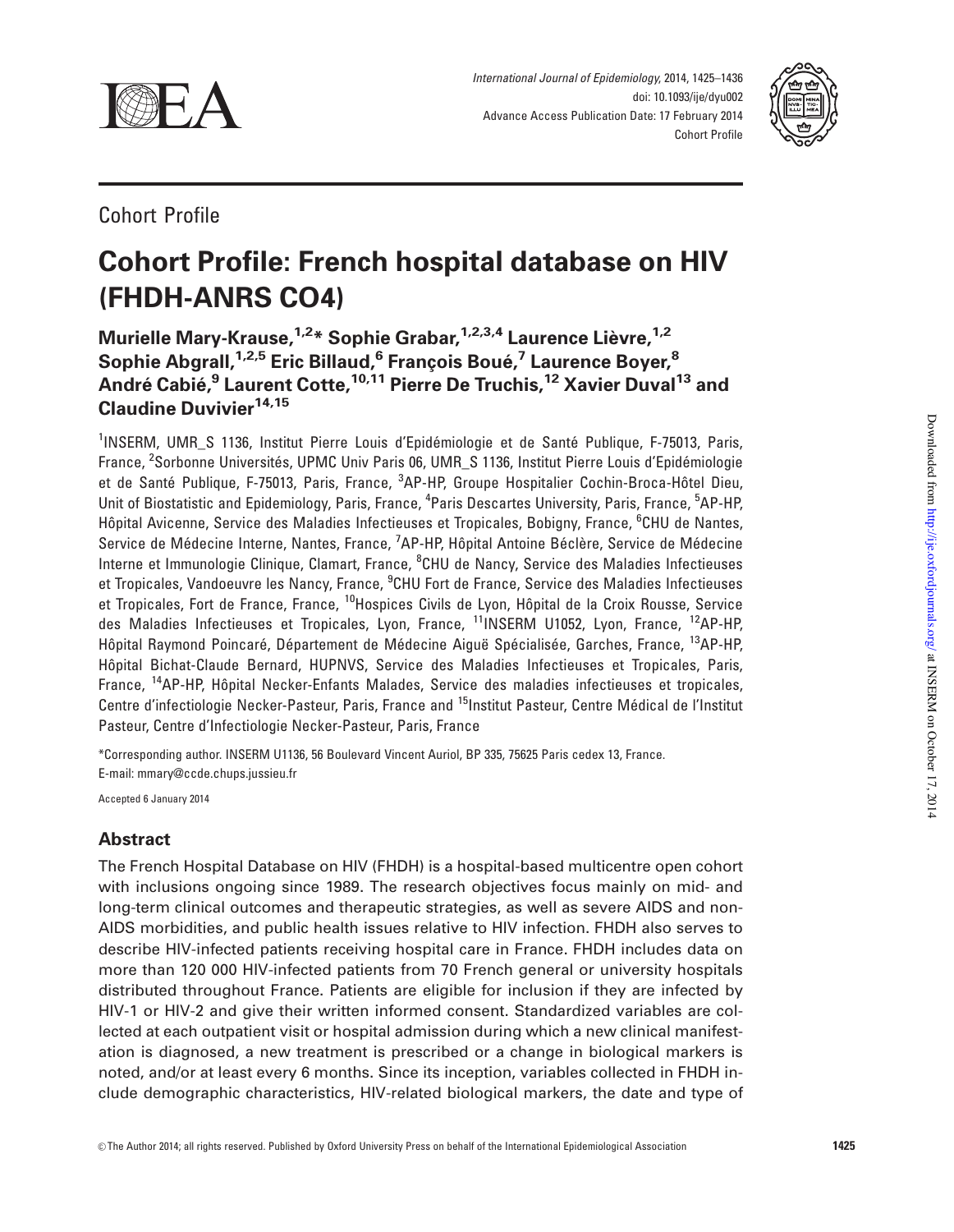AIDS and non AIDS-defining events, antiretroviral treatments and the date and causes of death, as reported in the medical records. Since 2005, data have also been collected on: co-infection with hepatitis B or C virus; alcohol and tobacco use; and non HIV-related biomarkers. Anyone can submit a research project by completing a standardized form available on the FHDH website ([http://www.ccde.fr/\\_fold/fl-1385734776-429.pdf\)](http://www.ccde.fr/_fold/fl-1385734776-429.pdf) or from the corresponding author, describing the context and objectives of the study. All projects are reviewed by the scientific committee.

Key words: HIV, cohort, FHDH, AIDS, antiretroviral treatment, comorbidities

#### Key Messages

- Both immunological and virological responses are useful for monitoring the response to antiretroviral treatment.
- Even moderate immunodeficiency (between 350 and 500 CD4 T cells/mm<sup>3</sup>) is a major determinant of both AIDSdefining cancers (non-Hodgkin lymphoma, Kaposi sarcoma and cervical cancer) and non AIDS-defining cancers (lung and liver cancers and Hodgkin's lymphoma), studied separately.
- The risk of myocardial infarction is higher in HIV-infected patients exposed to protease inhibitors than in the general population, and is associated with traditional risk factors, cumulative exposure to protease inhibitors, and HIV-related parameters.

## Why was the cohort set up? What was the rationale for setting up the cohort, including the original research?

#### History of FHDH

The French Hospital Database on HIV (FHDH) was created in 1992, following a pilot project initiated in 1989, with the aim of collecting clinical information on HIVinfected patients managed in reference HIV treatment and information centres (CISIH: Centres d'Information et de Soins de l'Immunodéficience Humaine), created by the French Ministry of Health in 1987. FHDH is a hospitalbased multicentre open cohort with inclusions ongoing since 1989. The French Ministry of Health funds technical research assistants who devote half their time to clinical research and the other half to FHDH data collection in the participating centres. The data collected are used to describe HIV-infected patients receiving hospital care in France, as well as HIV disease outcomes and their determinants, including antiretroviral treatment (ART).

## FHDH nowadays

With the arrival of protease-inhibitor-based combined antiretroviral therapy (cART) in March 1996 and the resulting dramatic decrease in morbidity and mortality due to all opportunistic diseases, $1,2$  the HIV/AIDS epidemic has

been profoundly modified over the past 17 years. FHDH research objectives now focus on three main themes: (i) mid- and long-term clinical outcomes and therapeutic strategies, including comparative effectiveness research based on propensity scores or marginal structural models; (ii) severe AIDS and non-AIDS events, including malignancies and cardiovascular disease, based on comorbidities recorded since the creation of FHDH; and (iii) public health issues relative to HIV infection, such as late access to care, retention in care and the influence of geographical origin on outcome. Because FHDH is representative of HIVinfected patients under care in France in terms of sex, age and geographical origin,  $3,4$  and as ART can only be prescribed and modified by hospital clinicians, FHDH can also be used to describe HIV-infected patients under care in France.<sup>5–7</sup> Finally, FHDH is regularly used to conduct post-marketing studies of ART drugs. It can also be used to estimate the financial costs of care, as in France the cost of HIV infection is mainly driven by the cost of antiretroviral drugs and hospitalizations, respectively 62% and  $31\%$  of the total cost.<sup>[8](#page-9-0)</sup> The FHDH project was approved by the French computer watchdog authority (CNIL) on 27 November 1991 (Journal Officiel, 17 January 1992).

## FHDH network

The FHDH network is composed of clinical centres and a statistical data centre that coordinates the cohort. The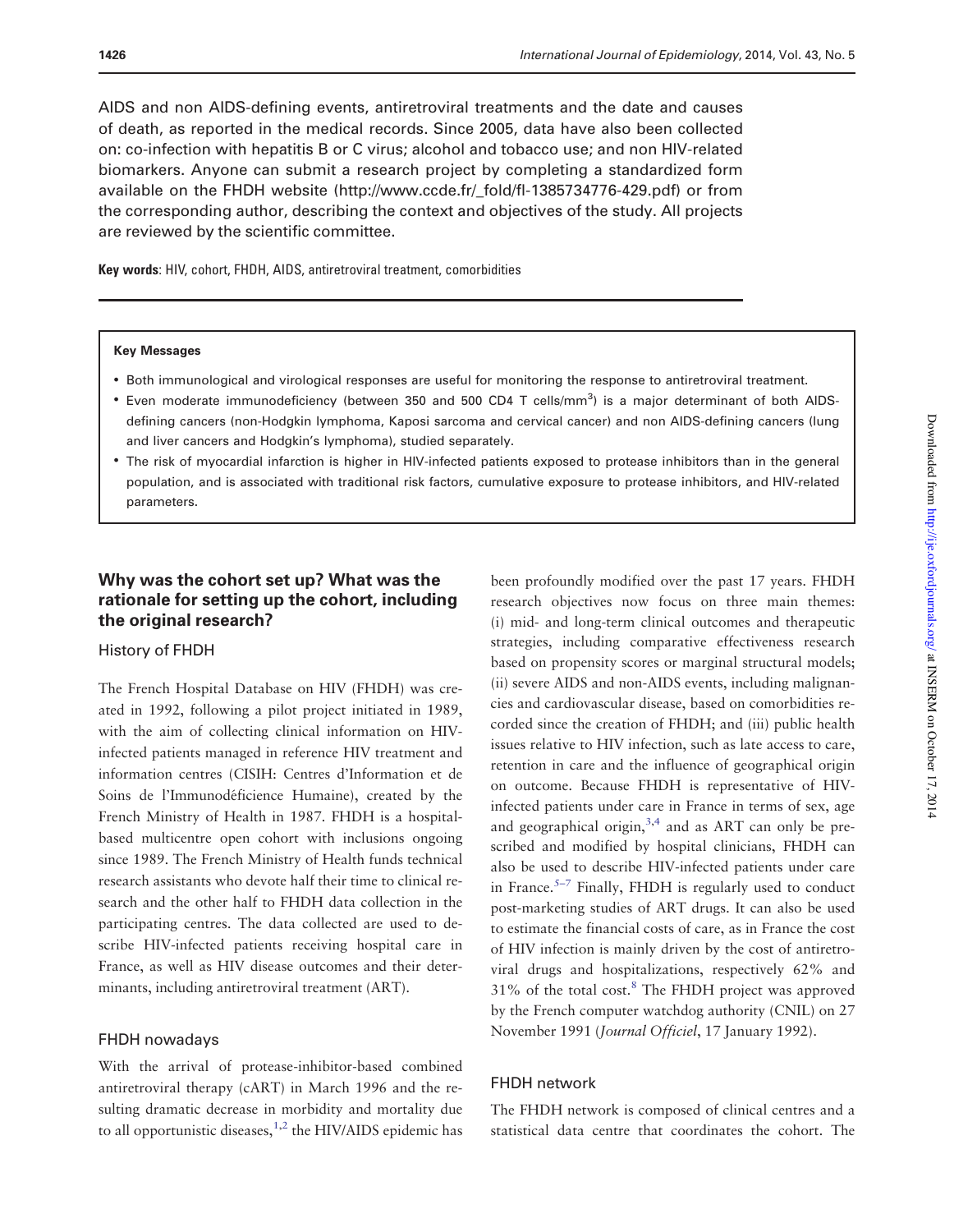governing body is the scientific committee (see Appendix 1, available as [Supplementary data](http://ije.oxfordjournals.org/lookup/suppl/doi:10.1093/ije/dyu002/-/DC1) at IJE online). Since its creation, FHDH has been supported by INSERM (French National Institute of Health and Medical Research) and the French Ministry of Health. It became an ANRS (French National Agency for Research on AIDS and Viral Hepatitis) cohort (CO4) in 1996.

## Who is in the cohort?

FHDH now includes data from 70 general or university hospitals distributed in the 21/26 French regions including overseas departments, with the exception of Aquitaine, Picardie, Poitou-Charentes, Limousin and Corse (Figure 1). Patients are eligible for inclusion if they are infected by HIV-1 or HIV-2 and give their written informed consent. The database is updated twice a year. Data submitted by the participating centres to the data centre are anonymized on the basis of the patient's last name, first name, and day and month of birth,<sup>[9](#page-9-0)</sup> then encrypted. Because of the need to return to the patients' medical

records to validate a diagnosis or to collect additional data for specific research projects, CNIL approval for a local correspondence list was obtained in 1999.

The database included data on 120 542 HIV-infected patients seen at least once between 1 January 1992 and 31 December 2009, with a median follow-up of 5.6 years [interquartile range  $(IQR) = 2.1-11.3$ ]. The number of patients under follow-up increased by a factor of 2.5 between 1993 and 2009, because of both new diagnoses of HIV infection and prolonged survival [\(Table 1](#page-4-0)). The patients included in FHDH represented 56% of all patients newly diagnosed with AIDS in France between 200[4](#page-9-0) and 2006.<sup>4</sup> HIV-infected patients, like other patients with chronic illnesses [ALD: affection de longue durée (long-term diseases)], are eligible for 100% coverage of their healthcare costs, with no co-payments. FHDH patients represented 53% of all patients qualifying for ALD because of HIV/ AIDS in 2009. As shown in [Table 1](#page-4-0), the HIV/AIDS epidemic has changed over the years, with increasing proportions of patients over 60 years of age (2.3% in 1993 vs 9.3% in 2009) and patients (especially women) from



Figure 1. Regional map of FHDH participating centres, and number of patients followed in each centre in 2009. (a) France, (b) Paris area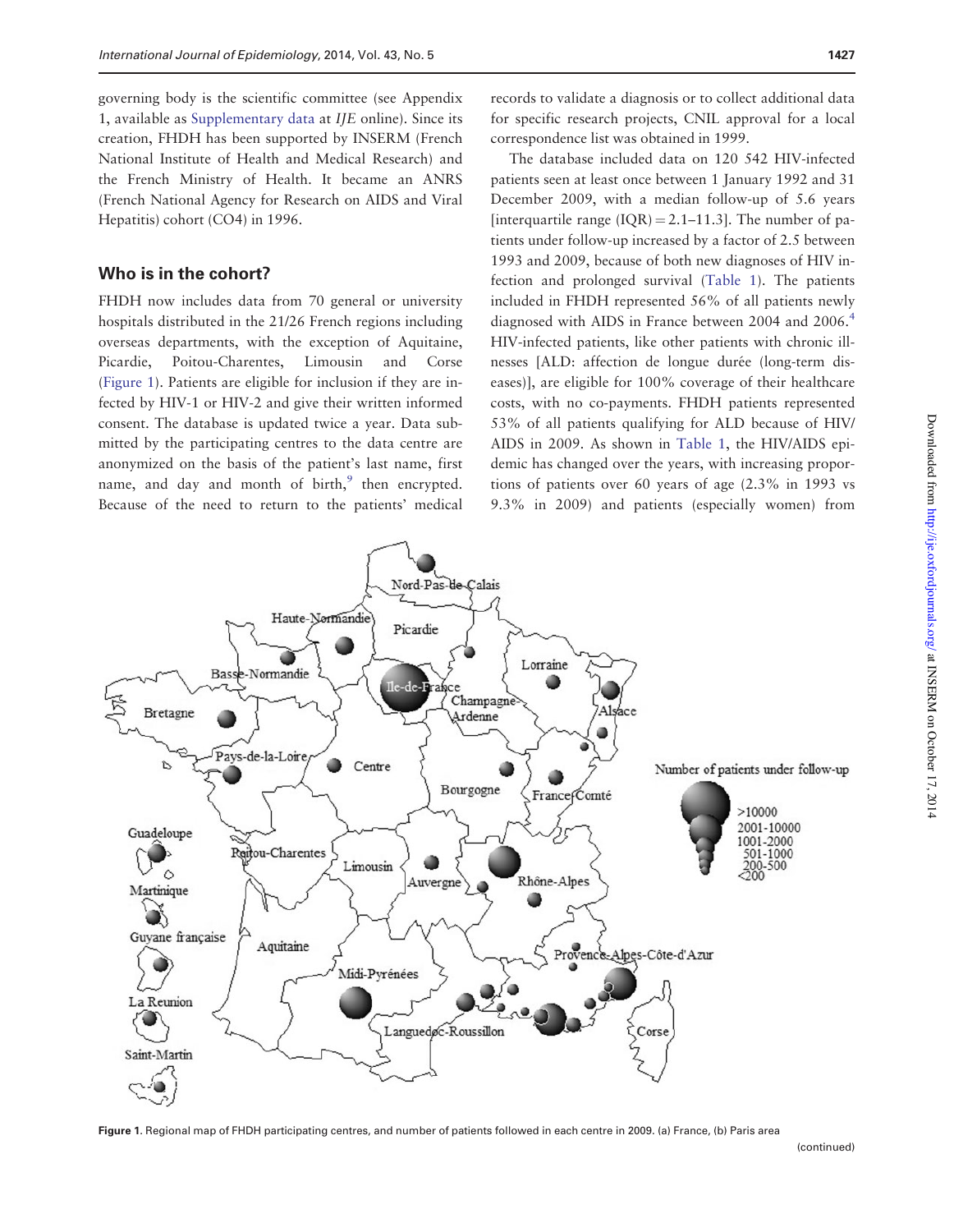

#### Figure 1. Continued

sub-Saharan Africa (1.9% in 1993 vs 9.2% in 2009 among men, 5.7% in 1993 vs 31.9% in 2009 among women). Cohort uptake of cART was rapid, reaching 51.6% of patients in 1997 and 85.2% in 2009. In parallel, the proportion of patients with undetectable viral load also increased, even when the 50 copies/ml cutoff was used [\(Figure 2](#page-5-0)). As the risk of death among patients with CD4 cell counts  $>500/\text{mm}^3$  is similar to that of the general population,  $10,11$ having CD4 cell count  $>500/\text{mm}^3$  is an indicator of immunological success. The proportion of patients with such CD4 cell counts is also rising over time as well as the proportion of patients with a normal ratio CD4/CD8, that is  $>1$ , despite the fact that this latter proportion remains relatively small, indicating an incomplete immune recovery. Soon after the advent of cART, the percentage of newly enrolled patients who were already at advanced stages of HIV infection (AIDS or CD4  $\langle 200/\text{mm}^3 \rangle$  fell by 14% between 1993 and 1997 (from 51% to 37%), whereas it only fell by 8% between 1997 and 2009 (from 37% to 29%) [\(Table 1](#page-4-0)).

## How often have they been followed up?

Data are collected prospectively by trained research assistants, using either dedicated software provided by the French Ministry of Health, or computerized medical records. Standardized variables are collected at each outpatient visit or hospital admission during which a new clinical manifestation is diagnosed, a new treatment is prescribed or a change in biological markers is noted, and/or at least every 6 months. The observed median interval between two consecutive CD4 cell counts is 2.9 months  $(IOR = 1.8-4.1).$ 

#### Losses to follow-up

The mid-2006 FHDH update showed that 7.5% of the patients seen in 1999 had been lost to follow-up, as defined by 12 months with no contact; 2.1% of these patients subsequently returned for follow-up (median 3.5 years without follow-up in an FHDH centre). Finally, only 5.4% had no further FHDH contacts whatsoever; 29.8% of these latter patients had died, according to a joined analysis of the Mortalité 2000 study, FHDH and CépiDC databases.<sup>12</sup>

## What has been measured?

Since the creation of FHDH, collected baseline variables have included date of birth, gender, geographical origin, transmission group, height, date of primary infection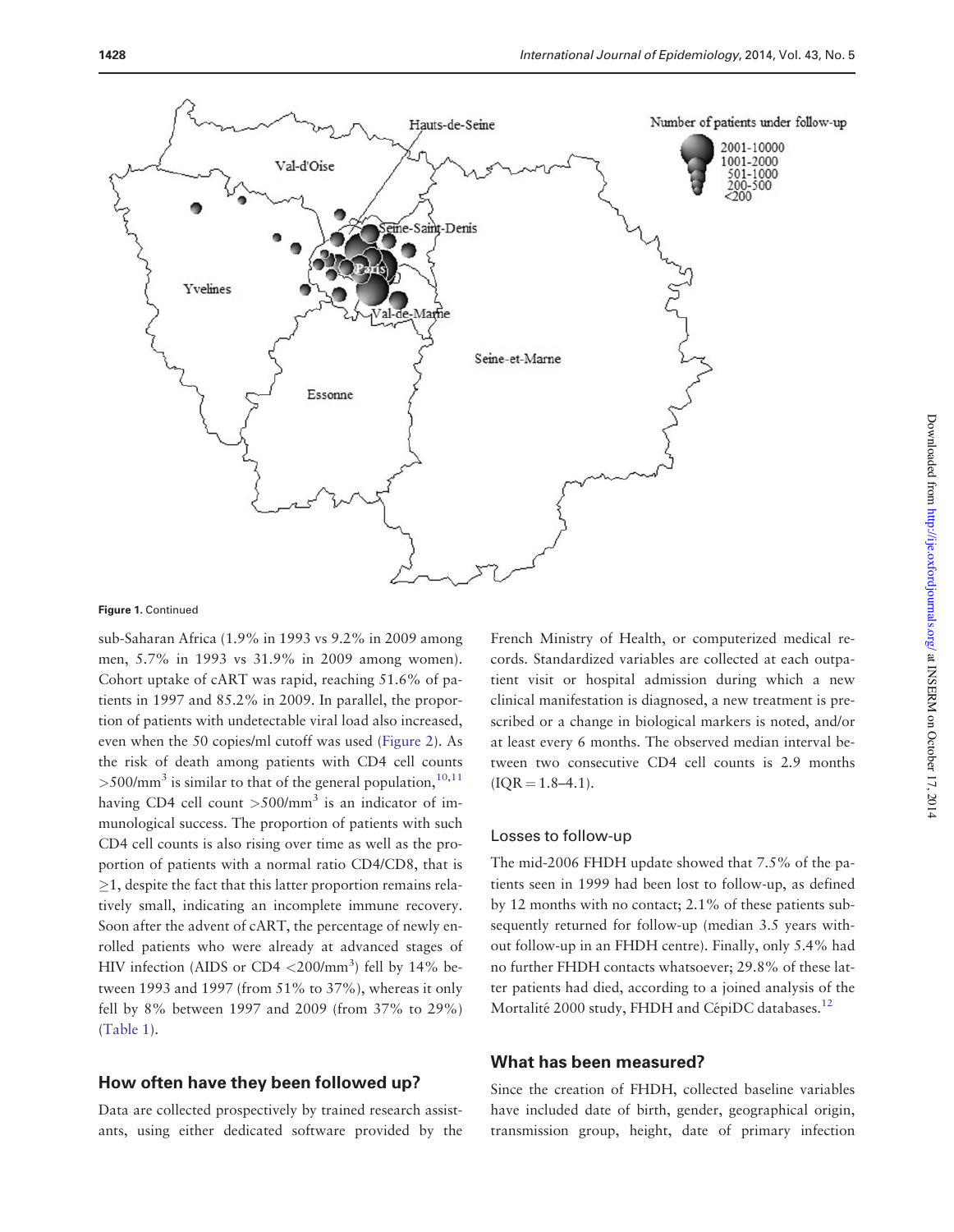<span id="page-4-0"></span>Table 1. Characteristics of the FHDH-ANRS CO4 cohort population according to year of follow-up and number of patients in that year

| Characteristic                            | 1993<br>22 208 <sup>a</sup> | 1997<br>37989ª | 2001<br>45 999 <sup>a</sup> | 2005<br>54471 <sup>a</sup> | 2009<br>56458 <sup>a</sup> |
|-------------------------------------------|-----------------------------|----------------|-----------------------------|----------------------------|----------------------------|
| Gender (%)                                |                             |                |                             |                            |                            |
| Female                                    | 25.0                        | 27.6           | 29.7                        | 32.5                       | 33.2                       |
| Male                                      | 75.0                        | 72.4           | 70.3                        | 67.5                       | 66.8                       |
| Origin (%)                                |                             |                |                             |                            |                            |
| Male                                      | $(n = 16664)$               | $(n = 27510)$  | $(n = 32359)$               | $(n = 36761)$              | $(n = 37704)$              |
| France                                    | 94.3                        | 92.0           | 88.6                        | 85.4                       | 82.8                       |
| Sub-Saharan Africa                        | 1.9                         | 3.0            | 5.1                         | 7.2                        | 9.2                        |
| Other                                     | 3.8                         | 5.0            | 6.3                         | 7.4                        | 8.0                        |
| Female                                    | $(n=5, 544)$                | $(n = 10479)$  | $(n = 13640)$               | $(n = 17710)$              | $(n = 18754)$              |
| France                                    | 88.8                        | 82.6           | 72.9                        | 64.6                       | 60.3                       |
| Sub-Saharan Africa                        | 5.7                         | 10.0           | 18.4                        | 25.9                       | 31.9                       |
| Other                                     | 5.7                         | 7.4            | 8.7                         | 9.5                        | 7.8                        |
|                                           |                             |                |                             |                            |                            |
| Age (years) $(\%)^b$                      |                             |                |                             |                            |                            |
| ${<}15$                                   | $0.7\,$                     | 0.6            | 0.3                         | 0.3                        | 0.2                        |
| $15 - 29$                                 | 26.6                        | 15.1           | 9.1                         | 7.5                        | 6.1                        |
| $30 - 39$                                 | 46.9                        | 52.0           | 43.0                        | 30.6                       | 22.6                       |
| $40 - 49$                                 | 17.8                        | 22.0           | 31.7                        | 40.0                       | 41.2                       |
| $50 - 59$                                 | 5.6                         | 7.4            | 11.6                        | 15.5                       | 20.6                       |
| $\geq 60$                                 | 2.3                         | 2.9            | 4.3                         | 6.2                        | 9.3                        |
| Transmission group (%)                    |                             |                |                             |                            |                            |
| Men who have sex with men                 | 39.3                        | 36.8           | 35.7                        | 33.9                       | 34.3                       |
| Intravenous drug users                    | 28.8                        | 23.6           | 17.9                        | 13.7                       | 11.1                       |
| Heterosexuals                             | 23.2                        | 30.4           | 37.3                        | 45.1                       | 45.3                       |
| Blood products                            | 4.2                         | 2.8            | 2.3                         | 2.1                        | 1.7                        |
| Other or unknown                          | 4.5                         | 6.3            | 6.8                         | 7.2                        | 7.6                        |
| HIV serology (%)                          |                             |                |                             |                            |                            |
| $HIV-2$                                   | 0.3                         | 0.4            | 0.6                         | 0.8                        | 0.9                        |
| HIV-1 and HIV-2                           | 0.3                         | 0.3            | 0.4                         | 0.4                        | 0.3                        |
| HBsAg status (%)                          |                             |                |                             |                            |                            |
| Unknown                                   | 39.6                        | 27.8           | 21.1                        | 18.0                       | 16.7                       |
| Positive                                  | 6.9                         | 6.7            | 7.2                         | 7.5                        | 7.6                        |
| Negative                                  | 53.5                        | 65.5           | 71.7                        | 74.5                       | 75.7                       |
| Anti-HCV antibody status (%)              |                             |                |                             |                            |                            |
| Unknown                                   | 40.1                        | 23.6           | 16.8                        | 14.7                       | 14.0                       |
| Negative                                  | 37.9                        | 52.8           | 62.4                        | 67.7                       | 70.3                       |
| Positive                                  | 22.0                        | 23.6           | 20.8                        | 17.6                       | 15.7                       |
| AIDS $(\%)^b$                             | 31.4                        | 24.2           | 24.7                        | 24.9                       | 24.5                       |
| CD4 cell count $(lmm^3)$ (%) <sup>b</sup> |                             |                |                             |                            |                            |
| Missing                                   | $8.0\,$                     | 3.2            | 2.8                         | 3.1                        | 5.7                        |
| $<$ 200 $\,$                              | 43.8                        | 24.0           | 14.8                        | $11.1\,$                   | $6.6\,$                    |
| $[200 - 350]$                             | 19.6                        | 27.0           | 20.3                        | 21.0                       | 14.2                       |
| $[300 - 500]$                             | 13.5                        | 22.3           | 22.5                        | 24.5                       | 23.2                       |
| $[500 - 750]$                             | 10.3                        | 17.0           | 24.9                        | 26.4                       | $30.8\,$                   |
| $\geq 750$                                | 4.7                         | 6.6            | 14.7                        | 13.8                       | 19.5                       |
| Plasma HIV-1 RNA (copies/ml) $(\%)^b$     |                             |                |                             |                            |                            |
|                                           |                             |                |                             |                            |                            |
| Missing                                   | $\rm NA$                    | $10.1\,$       | 4.5                         | 4.5                        | 8.4                        |
| $\leq 500$                                |                             | 32.8           | 56.4                        | 65.9                       |                            |
| $\leq 50$                                 |                             |                |                             |                            | 67.8                       |
| $]50 - 500]$                              |                             |                |                             |                            | 9.2                        |
| $[500 - 5000]$                            |                             | 21.2           | 15.0                        | 9.9                        | 4.9                        |
| ]5000-100 000]                            |                             | 26.9           | 18.6                        | 15.4                       | 7.6                        |
| >100000                                   |                             | 8.9            | 5.6                         | 4.5                        | $2.1\,$                    |

(Continued)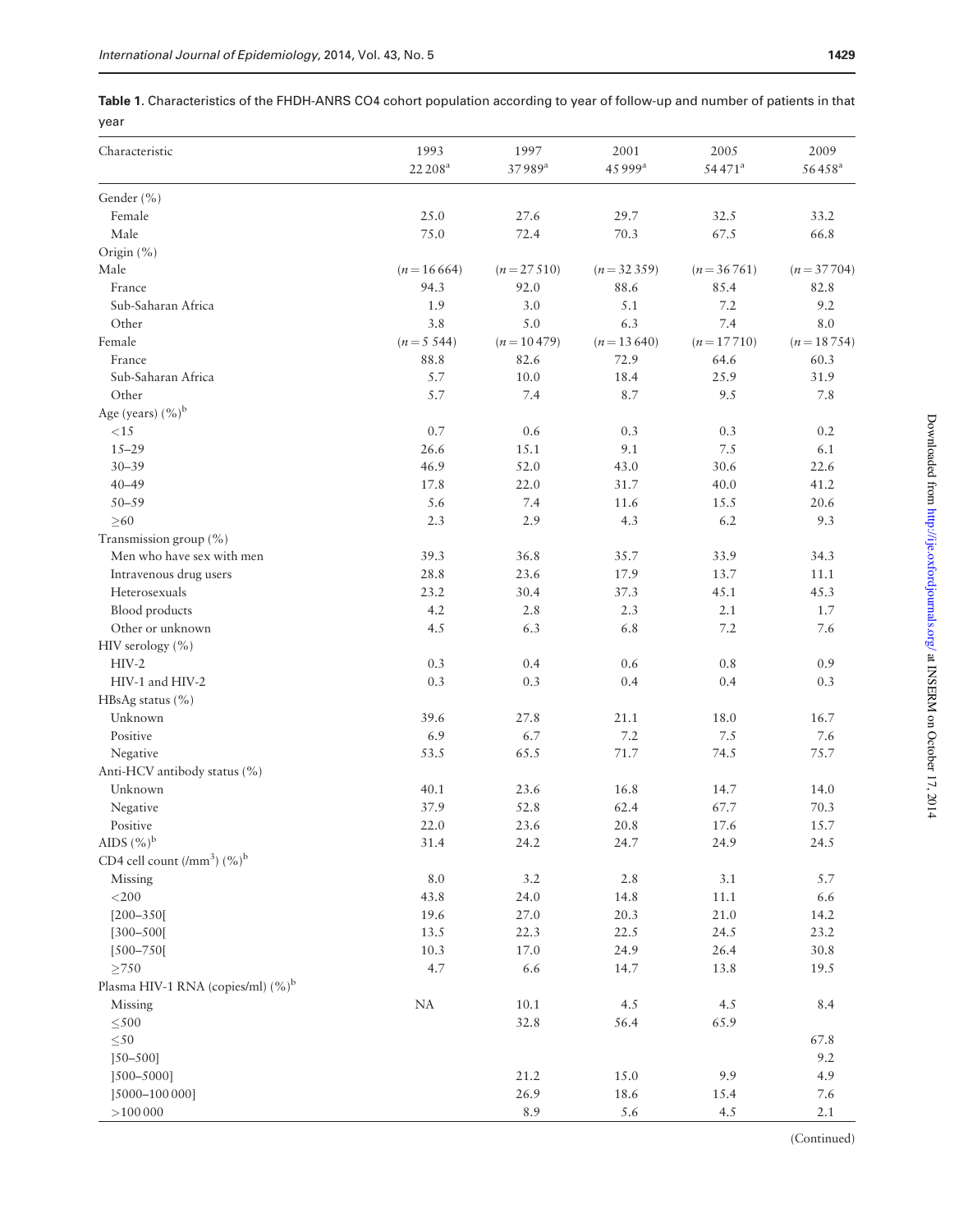#### <span id="page-5-0"></span>Table 1. Continued

| <b>IQUIC I.</b> CUILIILUCU                                      |                   |                    |         |           |                 |  |  |  |
|-----------------------------------------------------------------|-------------------|--------------------|---------|-----------|-----------------|--|--|--|
| Characteristic                                                  | 1993              | 1997               | 2001    | 2005      | 2009            |  |  |  |
|                                                                 | $22\,208^{\rm a}$ | 37989 <sup>a</sup> | 4.5999a | $54471^a$ | $56458^{\rm a}$ |  |  |  |
| Antiretroviral treatment $(\%)^b$                               |                   |                    |         |           |                 |  |  |  |
| Naïve                                                           | 35.6              | 12.9               | 9.2     | 11.8      | 8.5             |  |  |  |
| Not on treatment, but history of treatment                      | 15.0              | 3.9                | 7.1     | 8.6       | 5.0             |  |  |  |
| One nRTI alone <sup>c</sup>                                     | 43.0              | 1.1                | 0.5     | 0.2       | 0.1             |  |  |  |
| Two nRTIs alone <sup>c</sup>                                    | 3.8               | 28.5               | 6.1     | 1.6       | 0.6             |  |  |  |
| Combined ART <sup>d</sup>                                       | 0.0               | 51.6               | 76.3    | 77.2      | 85.2            |  |  |  |
| Other                                                           | 2.6               | 2.0                | 0.8     | 0.6       | 0.6             |  |  |  |
| cART for at least 6 months $(\% )$                              | 0.0               | 44.0               | 71.4    | 73.1      | 80.2            |  |  |  |
| Patients newly enrolled (%)                                     | 24.1              | 11.7               | 6.6     | 5.2       | 4.1             |  |  |  |
| With CD4 $\langle 200/mm^3 \text{ or AIDS at inclusion } (\% )$ | 50.8              | 36.7               | 40.2    | 34.3      | 28.7            |  |  |  |

<sup>a</sup>Number of patients: a given patient may be followed in several periods.

b Value at last follow-up.

c Nucleoside reverse transcriptase inhibitor.

d cART is defined as boosted protease inhibitor monotherapy whatever the protease inhibitor; dual therapy with two boosted protease inhibitors or one boosted protease inhibitor and one non nucleoside reverse transcriptase inhibitor; treatment with at least one boosted protease inhibitor; treatment with an integrase inhibitor and/or anti-CCR5 drug; treatment with three or more drugs.



Figure 2. Yearly percentages of patients on cART for at least 6 months, either: with viral load  $\leq$ 500 copies/ml or  $\leq$ 50 copies/ml since 2006, when this threshold became available in all the participating centres; or with CD4 cell counts  $\geq$ 500/mm<sup>3</sup> or with ratio CD4/CD8  $\geq$ 1

(when known) and dates of the last negative (when known) and first positive HIV tests. Variables collected at each follow-up visit include: weight; standard biological markers such as the CD4+ cell count and plasma HIV-RNA level; blood cell counts, lipids and liver enzymes; the date and type of AIDS and non-AIDS events, using the International Disease Classification; $13$  antiretroviral treatments and prophylaxis of opportunistic infections; and the date and causes of death, as reported in the medical records. Since 2005, additional data have been collected on alcohol and tobacco use; serological and virological data on co-infection with hepatitis B or C virus; liver biopsy results; and non HIV-related biomarkers such as lipid levels and liver enzymes. Of note, FHDH linkage with the French deaths registry is not authorized. For all FHDH patients included in ART-CC (Antiretroviral Cohort Collaboration), $14$  that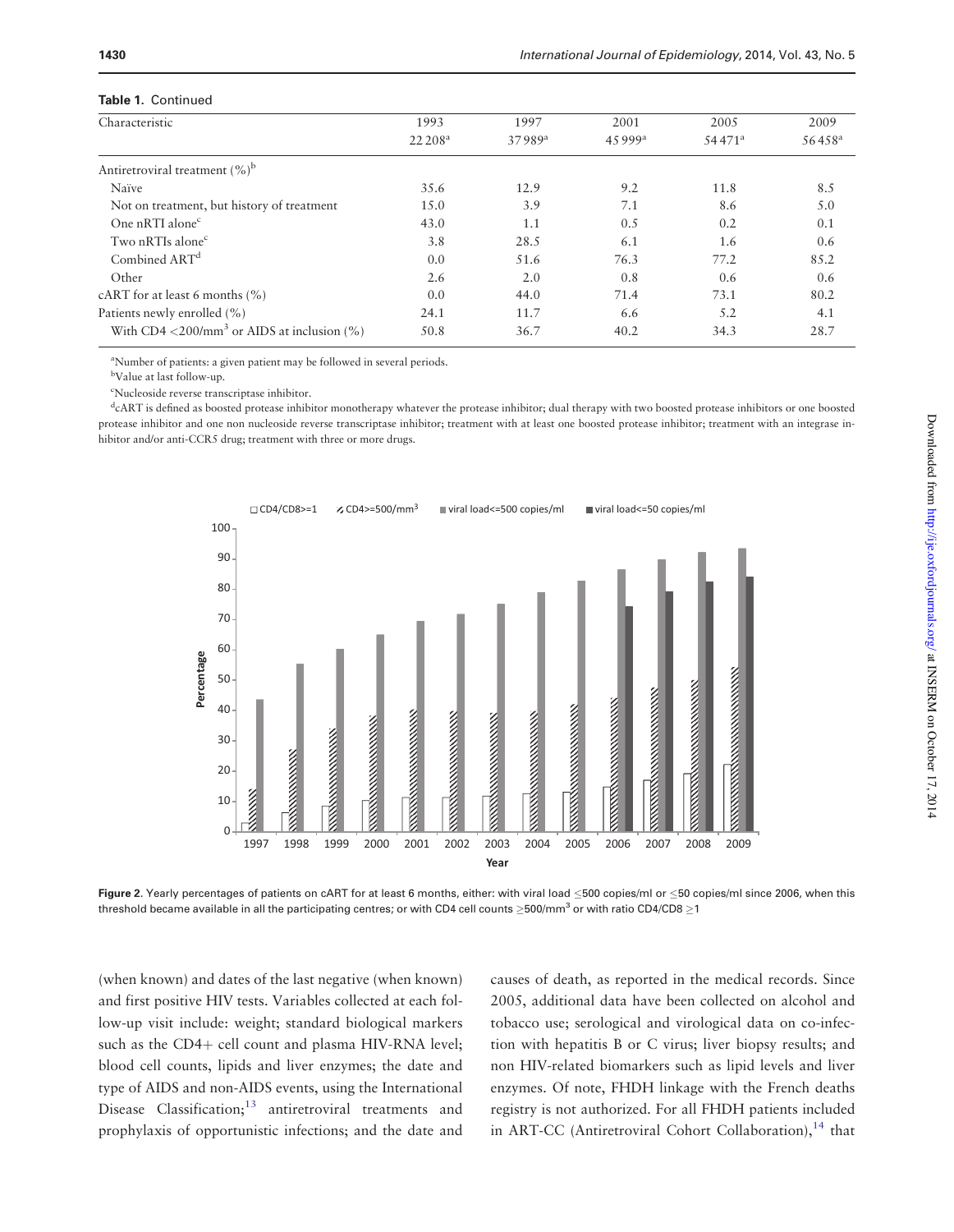includes treatment-naïve patients initiating antiretroviral treatment with a known CD4 cell count and viral load, a panel of experts has regularly validated causes of death by using the CoDe project coding system.<sup>[15](#page-10-0)</sup>

The statistical data centre conducts regular audits which show that AIDS-defining events and antiretroviral treatments are efficiently recorded. For research projects focusing on non AIDS-defining events, we usually return to the patients' medical records in order to collect additional data required for expert validation of diagnoses such as cancer (e.g. histology) and myocardial infarction (e.g. electrocardiogram and cardiac enzymes).

## What has it found? Key findings and publications.

Between 1992 and 2012, FHDH gave rise to 132 articles published in peer-reviewed journals. A complete list of publications can be found on the FHDH website at ([http://](http://www.ccde.fr/main.php?main_file=fl-1339514221-197.html) [www.ccde.fr/main.php?main\\_file](http://www.ccde.fr/main.php?main_file=fl-1339514221-197.html)=[fl-1339514221-197](http://www.ccde.fr/main.php?main_file=fl-1339514221-197.html) [.html](http://www.ccde.fr/main.php?main_file=fl-1339514221-197.html)).

The first publication, dating from 1992, showed that ART was being widely prescribed to patients with CD4 cell counts below 350/mm<sup>3</sup> before the relevant recommen-dation was issued.<sup>[16](#page-10-0)</sup> In 1999, the first collaborative study with EuroSIDA and the Swiss HIV Cohort Study was published $17$  on the use of observational databases to assess the effectiveness of ART, pioneering international cohort collaborations.

## Effectiveness of cART in observational studies

In a paper published in  $2000$ ,<sup>[18](#page-10-0)</sup> we reported that, whatever the virological response 6 months after cART initiation, immunological responders had the same risk of progression to AIDS or death as solely virological responders, and that immunovirological non-responders were the most likely to progress or die. These results underlined the utility of both immunological and virological parameters for monitoring the treatment response.

More recently, we evaluated the risk of progression to AIDS or death in patients experiencing triple-class virological failure. Given the small proportion of such patients in the recent period and the need for a large sample to study clinical outcomes, the PLATO II project (Pursuing Later Treatment Option II) was conducted within COHERE, a collaboration of western European cohorts. We showed a substantial improvement in viral load suppression and an accompanying decrease in the risk of AIDS after extensive failure of the three first antiretroviral classes during the period 2000–09 within COHERE. This improvement was probably driven mainly by the availability

of newer drugs with better tolerability and ease of use, and small cross-resistance profiles, suggesting the public health benefit of new drugs.<sup>19</sup>

## Cancer trends

Since the late 1990s, the impact of cART on the risk of non AIDS-defining cancers (NADCs) has been controversial. Our study of the risk of  $NADC<sup>20</sup>$  $NADC<sup>20</sup>$  $NADC<sup>20</sup>$  relative to the French general population showed that the relative risk of NADCs depended on the type of cancer: it was 2 for lung cancer and 30 for Hodgkin's disease, increasing slightly from 1992–95 (the pre-cART era) to 1996–99 (the cART era)  $[SIR = 1.39 (95\% CI = 1.14-1.67)].$ 

Several studies showed that CD4 counts at diagnosis of clinical AIDS events were higher during the cART era than before. We found that the risk of non-Hodgkin lymphoma and Hodgkin's lymphoma at a given CD4 count was similar in the pre-CART and cART eras. $^{21}$  $^{21}$  $^{21}$  However, the distribution of CD4 counts was different between the two periods, a higher proportion of patients having high CD4 counts in the cART era. We showed, cancer by cancer, that even moderate immunodeficiency was a major risk factor for both AIDS-defining cancers and NADCs [\(Figure 3\)](#page-7-0). $^{22}$ This was an original finding regarding NADCs. As soon as it was published, this work was included among the evidence favouring earlier treatment initiation in both French and American guidelines.<sup>[7](#page-9-0)[,23](#page-10-0)</sup> Interestingly, the risk of anal cancer was associated with the time spent with a CD4 cell count below 200/mm<sup>3</sup> rather than with the count at cancer diagnosis.[22](#page-10-0) We also found that its incidence was higher in all transmission groups in the cART era than in the precART era.<sup>24</sup> Relative to the general population, the risk of anal cancer in HIV-infected patients was still extremely high, even in patients with current CD4 cell counts  $>500/\text{mm}^3$  on cART.<sup>[25](#page-10-0)</sup>

#### Myocardial infarction in HIV-infected patients

Soon after the advent of cART, cases of coronary artery diseases were reported and evidence emerged that protease inhibitors (PI) might increase the risk of coronary heart disease.<sup>26–30</sup> As early as 2003, we showed that the risk of myocardial infarction (MI) was higher in HIV-infected patients exposed to PI than in the general population and dependent on cumulative exposure [\(Figure 4](#page-7-0)).<sup>31</sup> In 2008, when a late-breaker poster at the Conference on Retroviruses and Opportunistic Infections reported a link between the risk of MI and exposure to abacavir,  $32$  a nucleoside analogue, we had a case-control study under way, nested within FHDH, with the aim of identifying risk factors for MI in HIV-infected patients. The European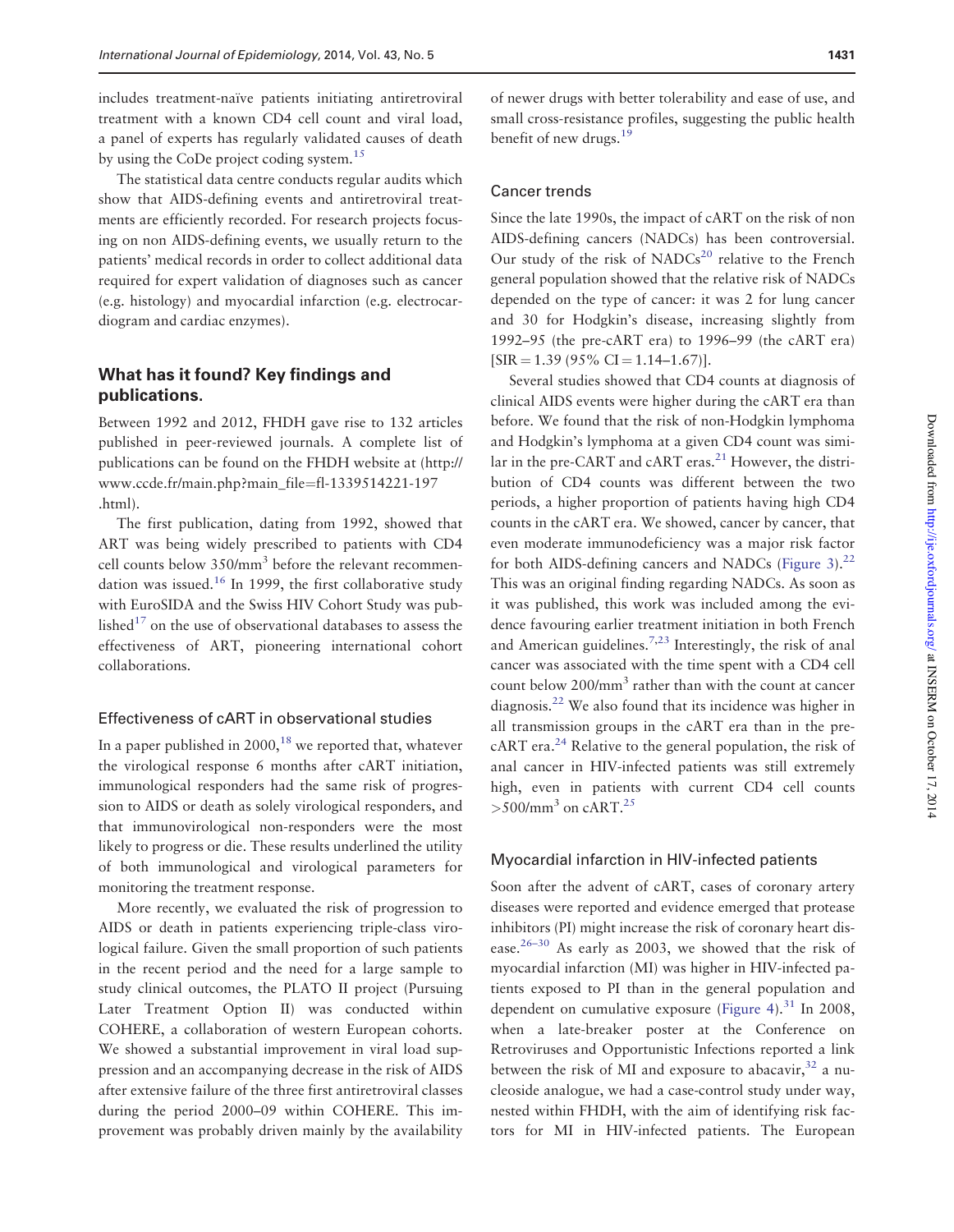<span id="page-7-0"></span>

Figure 3. Relative risk (RR and 95% confidence interval (CI)] of non AIDS-defining cancers according to CD4 cell count, derived from Poisson regression model adjusted for age and CD4 cell count as time-varying covariables, for sex and exposure group, and origin $^{22}$  $^{22}$  $^{22}$ 



Figure 4. Incidence of myocardial infarction (MI) per 10000 personyears among HIV-infected men exposed to protease inhibitor (PI) therapy according to the duration of exposure (in months), compared with the MI incidence expected in men in the general population of the same age.<sup>[31](#page-10-0)</sup> The standardized morbidity ratio (SMR) is the ratio of observed cases of MI in the study group to expected cases of MI in the general population standardized on age

Medicines Agency asked us whether our study could help settle the issue of abacavir. In response, we showed that cumulative exposure to protease inhibitors was associated with an increased risk of MI, and that the link to abacavir could not be considered causal.<sup>[33](#page-10-0)</sup> We also showed a higher risk of MI in HIV-infected patients than in the general population,  $34$  and the influence of both HIV replication and immunological status (CD4 nadir, current CD8 count) on the risk of MI, independently of traditional risk factors and exposure to antiretroviral drugs.<sup>[35](#page-10-0)</sup>

## Access to care, patient management and public health policy in HIV infection

We showed that late access to care (initial presentation with AIDS or CD4 <200/mm<sup>3</sup>) was common in France between 1997 and 2002 and was associated with a higher risk of death, despite early cART initiation, for up to 4 years after the first access to hospital.<sup>[36](#page-10-0)</sup> A computer-based simulation was used to estimate the cost-effectiveness of expanded HIV screening in France, with some model input parameters derived from FHDH.<sup>37</sup> We showed, in the French setting, that universal screening is economically justifiable when at least 0.1% of tested individuals are positive. These two studies were critical in the decision by the French Health Authority (HAS) to recommend expanded HIV screening in France.

We also showed that, compared with younger patients, patients over 50 years of age generally had a slower immunological response to cART and experienced more rapid clinical progression, despite a better virological response[.38](#page-10-0)

Between January 1997 and December 2001, among treatment-naïve patients with no history of AIDS either at enrolment or during the first 3 months of follow-up, and who were prescribed cART electively, we found no influence of gender on the time to ART initiation or on the immunological response.<sup>39</sup> By contrast, men who have sex with men tended to start treatment at higher CD4 cell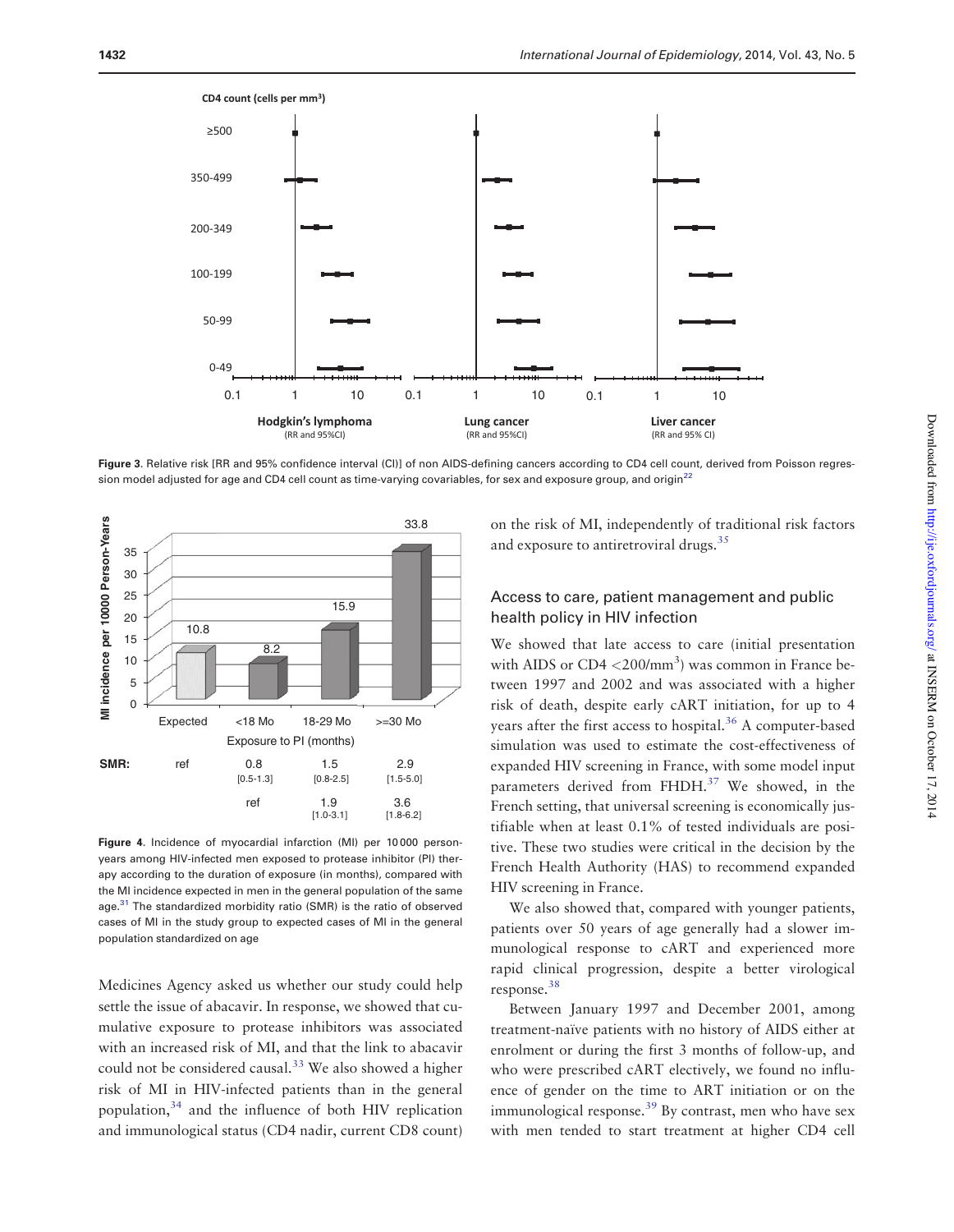counts and to have better immunovirological responses. This lack of gender difference in the response to ART has since been cited in US guidelines.<sup>[40](#page-10-0)</sup>

## Characterization of specific HIV-infected populations

In the context of primary infection, we observed a trend toward lower initial post-infection CD4 cell counts and higher viral loads in France between 1997 and 2005, suggesting a more rapid progression of the disease and there-fore an increased HIV pathogenicity.<sup>[41](#page-11-0)</sup> Moreover, we showed that early and prolonged cART initiated during primary infection allows long-term infection control after interruption of the initial cART in a small proportion of patients, and may have important implications in the search for a functional HIV cure.<sup>[42](#page-11-0)</sup> Long-term nonprogressor (LTNP), elite LTNP, HIV controller and elite controller patients are rare phenotypes with a prevalence of <0.5%. Elite LTNP patients are less frequent than HIV controllers  $(0.05\% \text{ vs } 0.15\%$ , respectively).<sup>[43](#page-11-0)</sup>

#### International collaborations

FHDH is part of several collaborations, including ART-CC (Antiretroviral Cohort Collaboration, since its creation in 2000), $^{14}$  EUROCOORD (NOE FP7 2011–15, including COHERE since its creation in 2005, and CASCADE since 2006) and HIV-Causal (since its creation in 2006).

Within ART-CC, we showed that, although current CD4 cell counts and HIV-1 RNA levels are the most important prognostic factors for AIDS and death, the HIV-1 RNA levels at 6 months were also prognostic for subsequent rates of AIDS.<sup>44</sup> The CD4 cell count is a timedependent confounding factor when one examines the impact of treatment on clinical outcomes, as it changes over time and is associated both with the prognosis and with the decision to initiate treatment. Thus, classical multivariable models and stratified analyses may yield biased estimates of the treatment effect. Marginal structural models are one of the statistical methods used to overcome this problem. One of the main objectives of the HIV Causal collaboration is to implement this type of ana-lysis.<sup>[45](#page-11-0)</sup> Within ART-CC<sup>[46](#page-11-0)</sup> and HIV Causal,<sup>[47](#page-11-0)</sup> we took time-dependent confounding variables into account, using two different approaches, in order to determine when best to start cART. We concluded that treatment deferral until the CD4 cell count was below  $350/\text{mm}^3$  was associated with an increased risk of AIDS and death. French and international treatment guidelines $40$  were amended to take

## What are the main strengths and weaknesses?

The main strength of FHDH is its large size and the prospective collection of AIDS-defining events, along with non AIDS-defining events since 1989. A survey of 90 HIV cohort studies from Europe and the USA showed that, in 2007, FHDH was larger than any other single cohort or cohort collaboration (B. Ledergerber, personal communication). At a time when the incidence of all opportunistic diseases has markedly diminished, this allows us to continue to study the clinical course of HIV disease, to compare biological and clinical outcomes, to study severe non-AIDS events with sufficient statistical power and to explore methods of comparative effectiveness research.<sup>48</sup>

When studying non-AIDS events, we return to the med-ical records in order to validate the diagnoses.<sup>[24,25,33](#page-10-0)</sup> In such studies, we often choose to use a case-control design nested within the cohort, as this overcomes the possible under-notification of non-AIDS events. For example, in our study of  $MI<sub>1</sub><sup>33</sup>$  $MI<sub>1</sub><sup>33</sup>$  $MI<sub>1</sub><sup>33</sup>$  we found that 6 of 2212 patients who were initially selected as controls had a history of MI mentioned in their medical records (0.3%). The positive predictive value of diagnosis coding in the database is good. For instance, we validated 315 (89%) cases of MI among the 353 cases recorded in FHDH, and 342 (93%) of 367 diagnoses of lung cancer (ongoing project).

One weakness is the above-mentioned impossibility of FHDH linkage with the French deaths registry, meaning that deaths, particularly those from non AIDS-defining causes, may be under-recorded.<sup>[49](#page-11-0)</sup> In addition, we do not have a specimen bank as this would have been logistically very complicated back in 1989. Likewise, we do not have drug resistance data, because it is impossible to perform extractions of the full sequences from the data management systems used in the 70 participating hospitals. Finally, socioeconomic characteristics are not currently collected, but we plan to include them from early 2015.

## Can I get hold of the data? Where can I find out more?

The data remain the property of the participating centres. The scientific committee includes volunteer clinicians from the participating centres, as well as three persons from the statistical centre including the principal investigator and the coordinator of the scientific committee, and two representatives of persons living with HIV/AIDS organizations. This committee reviews submitted projects twice a year.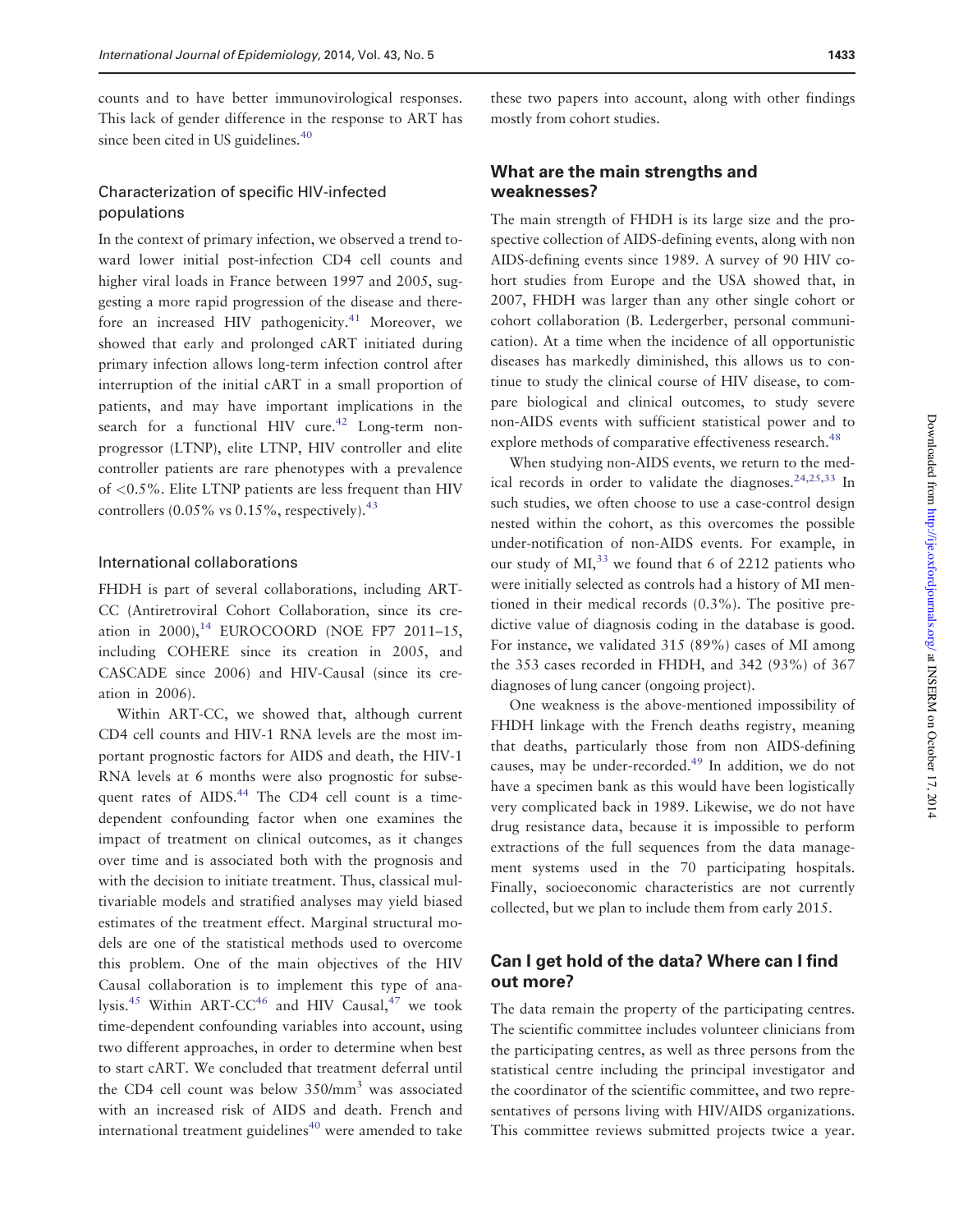<span id="page-9-0"></span>Anyone can submit a research project by using a standardized form available on the FHDH website to describe the context and objectives of the study. For successful applicants with adequate statistical expertise, the data can be transferred (with CNIL approval); otherwise, the FHDH statistical centre analyses the data cooperatively with the applicant. When a project is accepted by the scientific committee, a writing group is composed including the person who submitted the project, the statistician and a representative of each centre interested in the project. Further information is available on the FHDH website ([http://www.](http://www.ccde.fr/_fold/fl-1385734776-429.pdf) [ccde.fr/\\_fold/fl-1385734776-429.pdf\)](http://www.ccde.fr/_fold/fl-1385734776-429.pdf) or from the corresponding author.

## Supplementary Data

[Supplementary data](http://ije.oxfordjournals.org/lookup/suppl/doi:10.1093/ije/dyu002/-/DC1) are available at IJE online.

## Funding

FHDH is supported by the ANRS, INSERM and the French Ministry of Health.

## Acknowledgments

We thank the participants and research assistants of FHDH.

Author list continued:

Patricia Enel,<sup>16</sup> Jacques Gasnault,<sup>17</sup> Catherine Gaud,<sup>18</sup> Jacques Gilquin,<sup>19</sup> Marguerite Guiguet,1,2 Christine Katlama,20 Marie-Aude Khuong-Josses,<sup>21</sup> Jean-Marc Lacombe,<sup>1,2</sup> Sylvie Lang,<sup>1,2</sup> Anne-Sophie Lascaux,<sup>22</sup> Odile Launay,<sup>4,23</sup> Aba Mahamat,<sup>24</sup> Sophie Matheron,<sup>13,25</sup> Jean-Luc Meynard,<sup>26</sup> Juliette Pavie,<sup>27</sup> Fabrice Pilorgé,<sup>28</sup> Lionel Piroth,<sup>29</sup> Isabelle Poizot-Martin,<sup>30</sup> Valérie Potard,<sup>1,2</sup> Christian Pradier,<sup>31</sup> Jacques Reynes,<sup>32</sup> Elisabeth Rouveix,<sup>33</sup> Hana Selinger-Leneman,<sup>1,2</sup> Anne Simon,<sup>34</sup> Pierre Tattevin,<sup>35</sup> Hervé Tissot-Dupont,<sup>36</sup> Jean-Paul Viard,<sup>19,37</sup> Nathalie Viget<sup>38</sup> and Dominique Costagliola<sup>1,2</sup>

<sup>16</sup>Hôpital de la Conception, Service d'Information Médicale, Marseille, France, <sup>17</sup>AP-HP, CHU Bicêtre, Service de Médecine Interne, Kremlin-Bicêtre, France, <sup>18</sup>CHU de Bellepierre, Service d'Immunologie Clinique, Bellepierre, France, 19AP-HP, Groupe Hospitalier Hôtel-Dieu, Centre de Diagnostic et de Thérapeutique, Paris, France, <sup>20</sup>AP-HP, Groupe Hospitalier Pitié-Salpêtrière, Service des Maladies Infectieuses et Tropicales, Paris, France, 21AP-HP, CHG Delafontaine, Service des Maladies Infectieuses et Tropicales, Saint-Denis, France, 22AP-HP, CHU Henri Mondor, Service d'Immunologie Clinique, Créteil, France, <sup>23</sup>AP-HP, Hôpital Cochin, Unité des Maladies Infectieuses et Tropicales, Paris, France, <sup>24</sup>Centre Hospitalier Andrée Rosemon, Unité des Maladies Infectieuses et Tropicales, Cayenne, France, <sup>25</sup>Université Denis Diderot, Paris 7, Paris, France, 26AP-HP, CHU de Saint-Antoine, Service des Maladies Infectieuses et Tropicales, Paris, France, 27AP-HP, Hôpital Européen Georges Pompidou, Service d'Immunologie Clinique, Paris, France, 28Inter-Associative Groupe TRT-5, Paris, France, <sup>29</sup>CHU de Dijon, Hôpital du Bocage, Service des Maladies Infectieuses et Tropicales, Dijon, France, <sup>30</sup>Aix Marseille Université,

APHM Sainte-Marguerite, Service d'Immuno-Hématologie Clinique, Inserm U912 (SESSTIM), Marseille, France, <sup>31</sup>Groupe Hospitalier de l'Archet, Département de Santé Publique, Nice, France, <sup>32</sup>CHU de Montpellier, Hôpital Gui de Chauliac, Service des Maladies Infectieuses et Tropicales, Montpellier, France, 33AP-HP, Hôpital Ambroise Paré, Service de Médecine Interne, Boulogne-Billancourt, France, <sup>34</sup>AP-HP, Groupe Hospitalier Pitié-Salpêtrière, Service de Médecine Interne, Paris, France, <sup>35</sup>CHU de Rennes, Service des Maladies Infectieuses et Réanimation Médicale, Rennes, France, <sup>36</sup>AP-HM, Hôpital de la Conception, Service des Maladies Infectieuses et Tropicales, Marseille, France, 37EA 320, Universite´ Paris Descartes, Paris, France and 38Centre Hospitalier Gustave Dron, Service des Maladies Infectieuses, Tourcoing, France

Conflict of interest: None declared.

#### References

- 1. Palella FJ Jr, Delaney KM, Moorman AC et al. Declining morbidity and mortality among patients with advanced human immunodeficiency virus infection. HIV Outpatient Study Investigators. N Engl J Med 1998;338:853–60.
- 2. The CASCADE Collaboration. Survival after introduction of HAART in people with known duration of HIV-1 infection. Lancet 2000;355:1158–59.
- 3. Lert F, Obadia Y, VESPA study team. Comment vit-on en France avec le VIH/sida? [How one lives in France with HIV/AIDS?] Population et Sociétés 2004;406:1-4.
- 4. Spaccaferri G, Cazein F, Lièvre L et al. Estimation de l'exhaustivité de la surveillance des cas de sida par la méthode capture-recapture, France, 2004-2006 [Estimation of completeness of AIDS surveillance with capture-recapture method]. BEH 2010;30:313–16.
- 5. Yéni P. Prise en Charge Médicale des Personnes Infectées par le VIH. Rapport 2006 [French guidelines for medical management of HIV-infected people. Report 2006]. Recommandations du Groupe d'Experts. Paris: La Documentation Française, 2006.
- 6. Yéni P. Prise en Charge Médicale des Personnes Infectées par le VIH. Rapport 2008 [French guidelines for medical management of HIV-infected people. Report 2008]. Recommandations du Groupe d'Experts. Paris: La Documentation Française, 2008.
- 7. Yéni P. Prise en Charge Médicale des Personnes Infectées par le VIH. Rapport 2010 [French guidelines for medical management of HIV-infected people. Report 2010]. Recommandations du Groupe d'Experts. Paris: La Documentation Française, 2010.
- 8. Vallier N, Salanave B, Weill A. Coût de Trente Affections de Longue Durée Pour l'Assurance Maladie [Cost of thirty longterm illness for the health insurance]. Points de repère no. 3. October 2006. Cnamts, Paris.
- 9. Thirion X, Sambuc R, San Marco JL. L'anonymat dans les enquêtes épidémiologiques: étude et mise en oeuvre d'une nouvelle méthode [Epidemiology and anonymity: a new method]. Rev Epidém et Santé Publ 1988;36:36-42.
- 10. Hessamfar-Bonarek M, Morlat P, Salmon D et al. Causes of death in HIV-infected women: persistent role of AIDS. The 'Mortalité 2000 & 2005' Surveys (ANRS EN19). Int J Epidemiol 2010;39:135–46.
- 11. Collaboration of Observational HIV Epidemiological Research Europe (COHERE) in EuroCoord. Lewden C, Bouteloup V, De Wit S et al. All-cause mortality in treated HIV-infected adults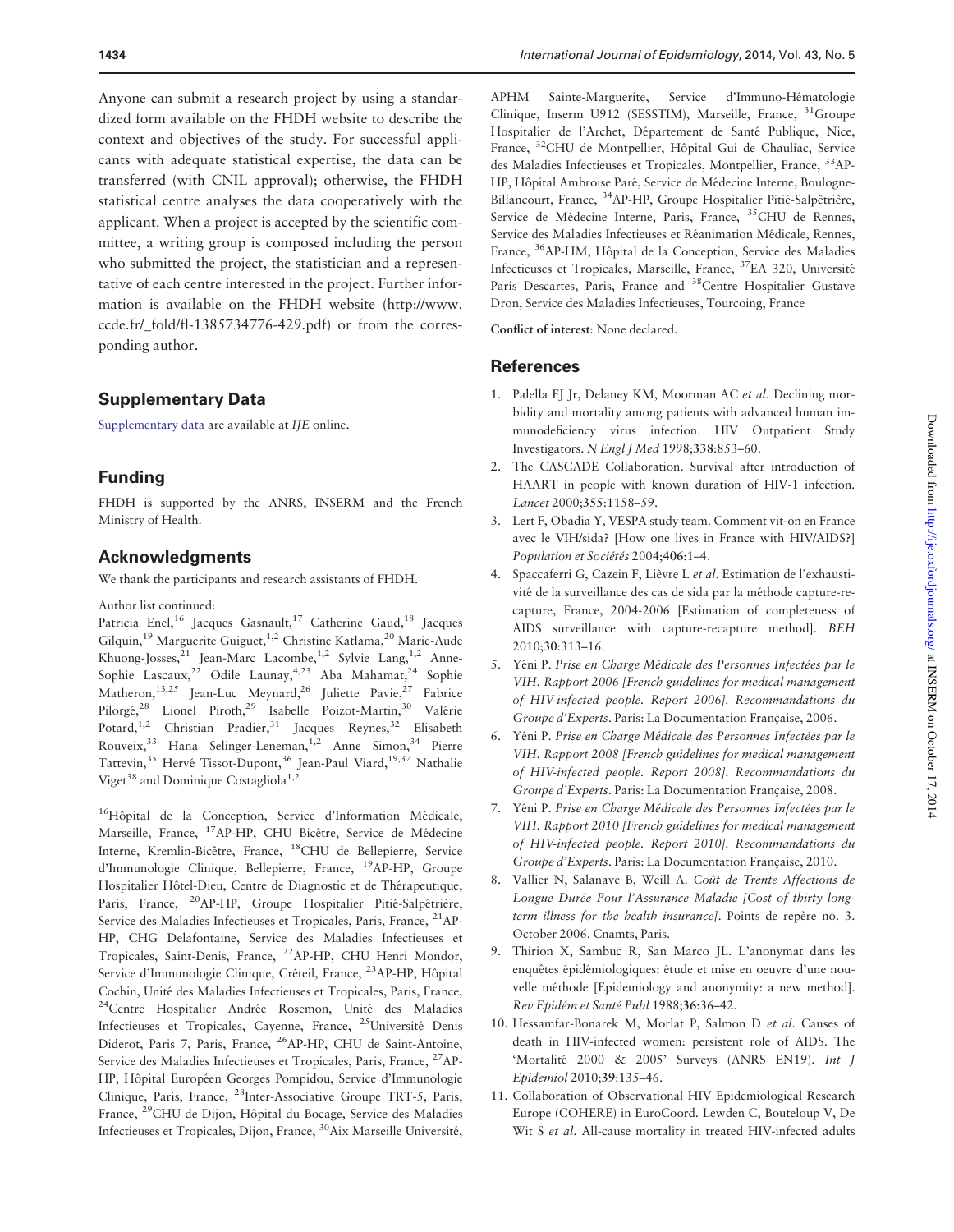<span id="page-10-0"></span>with  $CD4 > 500/mm^3$  compared with the general population: evidence from a large European observational cohort collaboration. Int J Epidemiol 2012;41:433–45.

- 12. Lanoy E, Lewden C, Lièvre L et al. How does loss to follow-up influence cohort findings on HIV infection? A joint analysis of the French hospital database on HIV. Mortalité 2000 survey and death certificates. HIV Med 2009;10:236–45.
- 13. World Health Organization. International Statistical Classification of Diseases and Related Health Problems. 10th revision. Geneva: World Health Organization, 1993.
- 14. Writing committee for the Antiretroviral Cohort Collaboration. Cohort Profile: Antiretroviral Therapy Cohort Collaboration (ART-CC). Int J Epidemiol 2014;43:691–702.
- 15. Antiretroviral Therapy Cohort Collaboration (ART-CC). Mocroft A, Sterne JAC, Egger M et al. Variable impact on mortality of AIDS-defining events diagnosed during combination antiretroviral therapy: not all AIDS-defining conditions are created equal. Clin Infect Dis 2009;48:1138–51.
- 16. Guiguet M, Mary M, Costagliola D et al. Trends in zidovudine prescription since 1987 in AIDS-free HIV-positive French patients attending university hospitals. AIDS 1992;6: 1405–06.
- 17. Phillips AN, Grabar S, Tassie JM, Costagliola D, Lundgren JD, Egger M. Use of observational databases to evaluate the effectiveness of antiretroviral therapy for HIV infection: comparison of cohort studies with randomized trials. EuroSIDA, the French Hospital Database on HIV and the Swiss HIV Cohort Study Groups. AIDS 1999;13:2075–82.
- 18. Grabar S, Le Moing V, Goujard C et al. Clinical outcome of patients with HIV-1 infection according to immunologic and virologic response after 6 months of highly active antiretroviral therapy. Ann Intern Med 2000;133:401–10.
- 19. Pursuing Later Treatment Option II (PLATO II) project team; Observational HIV Epidemiological Research Europe (COHERE) Group. Costagliola D, Ledergerber B, Torti C et al. Trends in virological and clinical outcomes in individuals with HIV-1 infection and virological failure of drugs from three antiretroviral drug classes: a cohort study. Lancet Infect Dis 2012;12:119–27.
- 20. Herida M, Mary-Krause M, Kaphan R et al. Incidence of non-AIDS-defining cancers before and during the highly active antiretroviral therapy era in a cohort of human immunodeficiency virus-infected patients. J Clin Oncol 2003;21:3447–53.
- 21. Besson C, Goubar A, Gabarre J et al. Changes in AIDS-related lymphoma since the era of highly active antiretroviral therapy. Blood 2001;98:2339–44.
- 22. Guiguet M, Boue F, Cadranel J, Lang JM, Rosenthal E, Costagliola D. Effect of immunodeficiency, HIV viral load, and antiretroviral therapy on the risk of individual malignancies (FHDH-ANRS CO4): a prospective cohort study. Lancet Oncol 2009;10:1152–59.
- 23. DHHS Panel on Antiretroviral Guidelines for Adults and Adolescents. Guidelines for the Use of Antiretroviral Agents in HIV-1-Infected Adults and Adolescents. 2009. [http://aidsinfo.](http://www.aidsinfo.nih.gov/contentfiles/AdultandAdolescentGL001561.pdf) [nih.gov/contentfiles/AdultandAdolescentGL001561.pdf](http://www.aidsinfo.nih.gov/contentfiles/AdultandAdolescentGL001561.pdf) (4 April 2013, date last accessed).
- 24. Piketty C, Selinger-Leneman H, Grabar S et al. Marked increase in the incidence of invasive anal cancer among

HIV-infected patients despite treatment with cART. AIDS 2008;22:1203–11.

- 25. Piketty C, Selinger-Leneman H, Bouvier AM et al. The incidence of HIV-related anal cancer remains elevated despite long-term cART: Results from the French Hospital Database on HIV (FHDH-ANRS CO4 cohort). J Clin Oncol 2012;30:4360–66.
- 26. Henry K, Melroe H, Huebsch J, Hermundson J, Levine C, Swensen L. Severe premature coronary artery disease with protease inhibitors. Lancet 1998;351:1328.
- 27. Behrens G, Schmidt H, Meyer D, Stoll M, Schmidt RE. Vascular complications associated with use of HIV protease inhibitors. Lancet 1998;351:1958.
- 28. Vittecoq D, Escaut L, Monsuez JJ. Vascular complications associated with use of HIV protease inhibitors. Lancet 1998;351: 1959.
- 29. Gallet B, Pulik M, Genet P, Chedin P, Hiltgen M. Vascular complications associated with use of HIV protease inhibitors. Lancet 1998;351:1958–59.
- 30. Laurence J. Vascular complications associated with use of HIV protease inhibitors. [Letter] Lancet 1998;351:1960.
- 31. Mary-Krause M, Cotte L, Simon A, Partisani M, Costagliola D. Increased risk of myocardial infarction with duration of protease inhibitor therapy in HIV-infected men. AIDS 2003; 17:2479–86.
- 32. Sabin CA, Worm S, Weber R et al. Recent Use of Abacavir and Didanosine, but not of Thymidine Analogues, Is Associated With Risk of Myocardial Infarction. Fifteenth Conference on Retrovirus and Opportunistic Infections, Boston, MA, 2008.
- 33. Lang S, Mary-Krause M, Cotte L et al. Impact of individual antiretroviral drugs on the risk of myocardial infarction in HIV-infected patients: a case-control study nested within the FHDH ANRS Cohort CO4. Arch Intern Med 2010;170:1228–38.
- 34. Lang S, Mary-Krause M, Cotte L et al. Increased risk of myocardial infarction in HIV-infected patients in France, relative to the general population. AIDS 2010;24:1228–30.
- 35. Lang S, Mary-Krause M, Simon A et al. HIV replication and immune status are independent predictors of the risk of myocardial infarction in HIV-infected individuals. Clin Infect Dis 2012;55:600–07.
- 36. Lanoy E, Mary-Krause M, Tattevin P et al. Frequency, determinants and consequences of delayed access to care for HIV infection in France. Antivir Ther 2007;12:89–96.
- 37. Yazdanpanah Y, Sloan CE, Charlois-Ou C et al. Routine HIV screening in France: clinical impact and cost effectiveness. PLoS One 2010;5:e13132.
- 38. Grabar S, Kousignian I, Sobel A et al. Immunologic and clinical responses to highly active antiretroviral therapy over 50 years of age. Results from the French Hospital Database on HIV. AIDS 2004;18:2029–38.
- 39. Fardet L, Mary-Krause M, Heard I, Partisani ML, Costagliola D. For the French Hospital Database on HIV. Influence of gender and HIV transmission group on initial HAART prescription and treatment response. HIV Med 2006;7:520–29.
- 40. Department of Health and Human Services. HHS Panel on Antiretroviral Guidelines for Adults and Adolescents. Guidelines for the use of antiretroviral agents in HIV-1-infected adults and adolescents. 2013. [http://aidsinfo.nih.gov/contentfiles/](http://www.aidsinfo.nih.gov/contentfiles/lvguidelines/adultandadolescentgl.pdf)